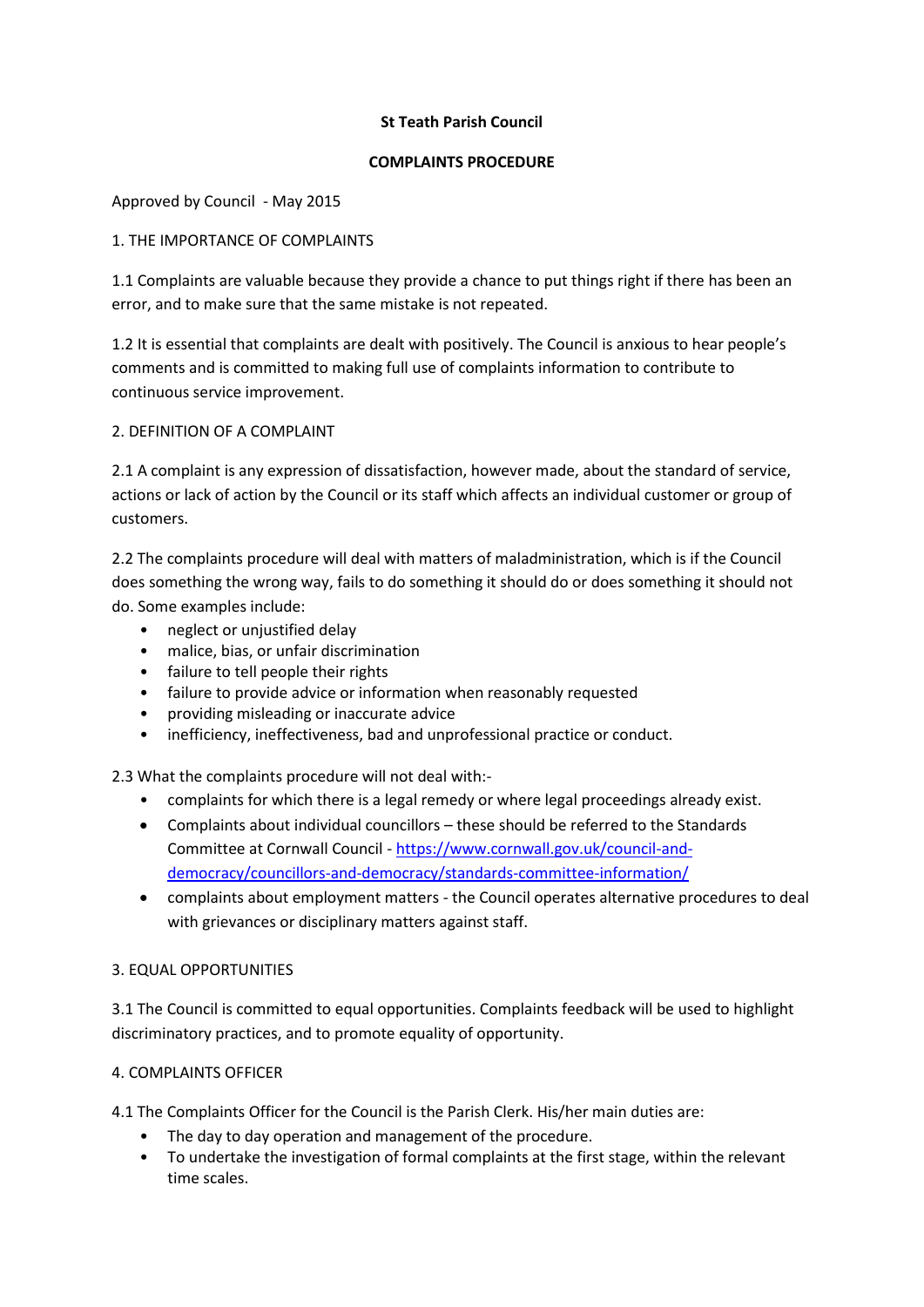- To maintain a record of all complaints received including details of the nature of the complaint, action taken, outcome, and time taken to resolve.
- To identify improvement points arising from any complaints.
- To identify staff training issues.

# 5. STAGES OF THE PROCEDURE

5.1 The stages of the procedure are designed to provide the complainant with a thorough and fair means of redress and to provide a framework to work within.

5.2 Informal Complaint - During the course of daily business, minor complaints are made- these will usually be dealt with by the Parish Clerk. It is not appropriate for every comment to be treated as a formal complaint. Every effort should be made to deal with these problems immediately, either by providing information, instigating the appropriate action or explaining a decision.

5.3 Formal Complaint (First Stage) - A customer may wish to make a formal complaint directly, or may be unsatisfied with the outcome of an informal complaint and may wish to take the matter further. This will be recorded as a complaint and the Parish Clerk will investigate. The Chair of the Council will be advised that a complaint has been received.

If the complainant remains unsatisfied with the response, they should be informed of their right to take the matter further.

**Timescales** 

- Acknowledgement by return of post
- Investigation completed 14 days
- or Progress Reports Issued 14 day intervals
- Investigating Officer: Parish Clerk

5.4 Review of Investigation and Complaint (Second Stage) - If the complainant is not satisfied with the Parish Clerk's response, they should be advised of their right to have the complaint referred to the Council who will review the complaint.

### **Timescales**

- Response by the Parish Clerk 14 days
- Council next Council meeting
- Review completed 14 days thereafter
- Investigating Officer: Parish Clerk

# 5.6 Unreasonable and Vexatious Complaints

There will be circumstances when a complainant persists in wishing to pursue a complaint when it clearly has no reasonable basis, or when the Council has already taken reasonable action in response, or where some other process, whether through the courts or some other recognised procedure, should or has been taken.

These matters should be referred to the Parish Clerk with a summary of the issues and of the attempts made to resolve the complaint. He/she may, in such circumstances, decide that no further